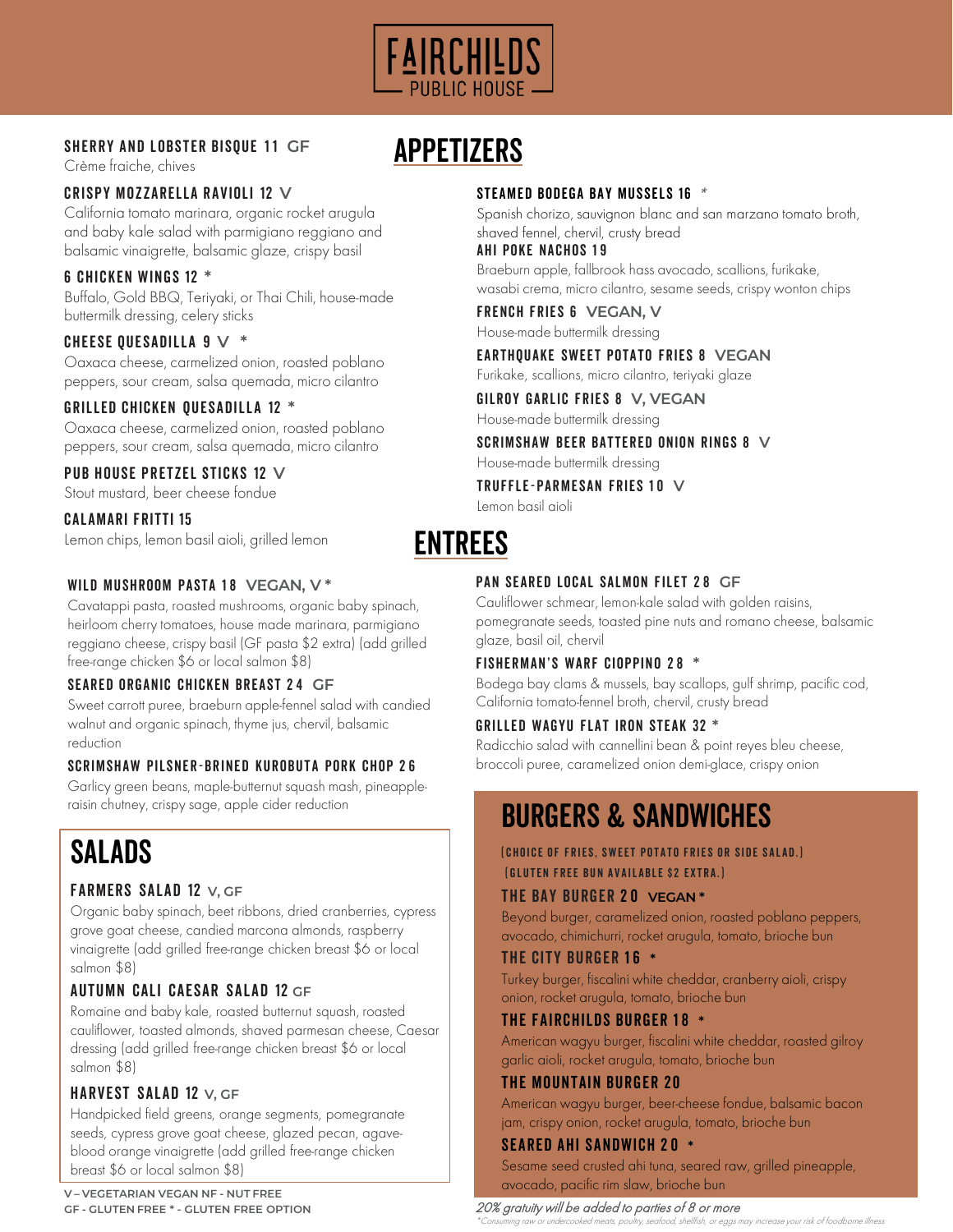

# WHITE 6 0Z/9 0Z/BTL

# KIM CRAWFORD SAUVIGNON BLANC, NEW ZEALAND 14/19/62

Vibrant acidity with tropical fruit flavors of mango, pineapple and guava.

# CANYON ROAD PINOT GRIGIO, CALIFORNIA 11/16/37

Medium-bodied with rich flavors of apple and pear complemented by hints of floral for a crispy, clean finish.

## C ONUNDRUM WHITE BLEND, CALIFORNIA 12/16/58

Rich, lush, and amazingly versatile, with intriguing tropical notes and natural acidity.

# J. LOHR "RIVERSTONE" CHARDONNAY, CALIFORNIA 12/17/39

Enticing aromas of peach, nectarine, marmalade, yellow floral, baking spices and honey.

#### SONOMA CUTRER "RUSSIAN RIVER RANCHES" CHARDONNAY, CALIFORNIA 15/20/58

Balanced with bright acidity, scents of Bosc pear and Honeycrisp apple accentuated with notes of nougat, roasted nuts, oak spice and a touch of citrus blossom.

# DAY OWL ROSÉ, CALIFORNIA 11/16/37

Orange rind and creme fraiche meld with strawberry to create a bright and citrus-driven pink. Melon and dried apricot splash in mid-palate and lively acidity makes this wine quite food-friendly

# crafted cocktails

#### THE GIGABIT 14

Prosecco, Bacardi Rum, Cranberry Juice, Strawberry, Sprig of Rosemary SPCIY MANGO MARGARITA 14

Cazadores tequila, Triple Sec, Jalapenos, Mango puree, fresh lime/lemon juice, Tajin

#### WHISKEY & GINGER SMASH 14

Bulleit Rye whiskey, Ginger syrup, Fresh lemon juice, Mint SPANISH G&T 13

Bombay Sapphire gin, Tonic Water, Juniper Berries, Lemon Wheel, Sprig of Thyme

THE VIEW 13 Bacardi Rum, Fresh Pineapple, Simple Syrup, Mint MOFFETT MULE 14

Tito's Vodka, Ginger Beer, Fresh Lime, Mint SMOKED MAPLE OLD FASHIONED 15

Woodford Reserve, Bitters, Organic Maple Syrup, Orange Slice, Cherry

#### RASPBERRY LEMON DROP MARTINI 14

Ketel one vodka, Fresh lemon juice, Chambord liqueur, triple sec, Fresh Raspberries

#### MANGO MOJITO 14

Bacardi Rum, Triple sec, Soda water, Fresh lime juice, Mango Puree, Mint

#### **V – VEGETARIAN VEGAN NF - NUT FREE GF - GLUTEN FREE \* - GLUTEN FREE OPTION**

#### 20% gratuity will be added to parties of 8 or more

or undercooked meats, poultry, seafood, shellfish, or eggs may increase your risk of foodborne illness

# red 6 oz/9 oz/btl

# RAEBURN FAMILY VINEYARDS PINOT NOIR, CALIFORNIA

#### 15/20/58

A bright focused-fruit aroma of wild strawberries, raspberries and red cherries with notes of spicy oak. A ripe, rich and velvety palate balanced with bright acidity.

## CANYON ROAD PINOT NOIR, CALIFORNIA 11/16/36

Rich, fruit-forward cherry flavors and a smooth velvety finish.

## J. LOHR "LOS OSOS" MERLOT, CALIFORNIA 12/17/43

Aromas of black cherry and lilac integrated with a barrel signature of toasted hazelnut, dark chocolate and baking spice.

## SEGHESIO ZINFANDEL, CALIFORNIA 14/19/50

Tantalizing raspberry, blueberry, classic briary and spicy flavors. WHITEHALL LANE "TRE LEONI" RED BLEND, CALIFORNIA 14/19/62

Elusive and thick in concentrated black fruit and leather, offering massive, assertive tannins and a lasting imprint of dried herb.

#### J. LOHR "SEVEN OAKS" CABERNET SAUVIGNON, CALIFORNIA 13/19/48

Layered aromas of black currant, blueberry and cherry accentuated by an authentic barrel bouquet of hazelnut, cocoa powder and dark-roasted coffee.

#### HESS "ALLOMI VINEYARD" CABERNET SAUVIGNON, CALIFORNIA 18/24/74

Distinct notes of vanilla and oak spice with classic red fruit flavors set off by currant and blackberry along with moderate, well-integrated tannins.

# SPARKLING

# CAPOSALDO PROSECCO (187ML) 12 (BLT) / 37

With persistent bubbles and a fruity aroma of citrus, green apple and acacia blossom.

# LE GRAND COURTAGE BRUT ROSE, FRANCE (187ML) 14

Delicate balance of dryness and acidity with flavors of wild berries and pomegranate, alongside soft floral notes. Crisp, light, refreshing with delicate bubbles.



#### **CHOCOLATE FLOURLESS CAKE 12 V, GF**

Chocolate sauce, fresh berries, vanilla whipped cream NEW YORK CHEESECAKE 12 **V**

Caramel sauce, fresh berries, vanilla whipped cream

#### WARM APPLE CRUMB TART  $12 \vee$

Vanilla ice cream, caramel sauce, cinnamon sugar

#### TIRAMISU 12 $\vee$

Chocolate espresso beans, cocoa powder

#### HOUSE MADE ICE CREAM 7 **V, GF**

Ask your server for this month's house made ice cream flavors